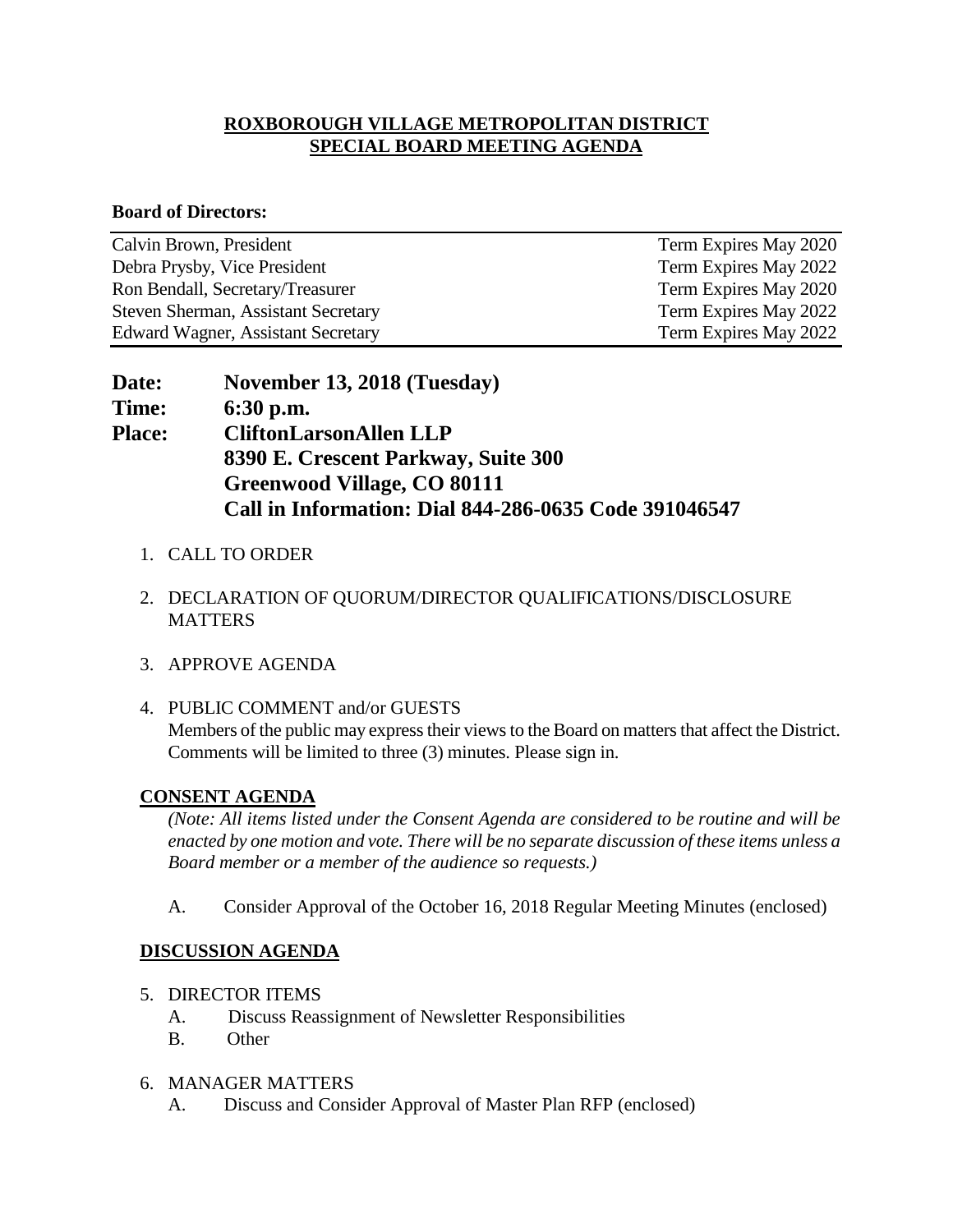Roxborough Village Metropolitan District Agenda – November 13, 2018 Page 2 of 3

- B. Discuss and Consider Approval of Contract for Logo Design (enclosed)
- C. Update on Geolens
- D. Other

# 7. FINANCIAL MATTERS

- A. Review and Accept Financial Statements, Cash Position and Property Tax Schedule (enclosed)
- B. Review and Consider Approval of Current Claims, Approve Transfer of Funds, and Ratify Payment of Autopay Claims and Ratify Approval of Previous Claims (enclosed)
- C. Conduct Public Hearing to Consider Adoption of 2019 Budget; Appropriate Sums of Money and Set Mill Levy; Consider Approval of Resolution No. 2018-11-02, Resolution to Adopt 2019 Budget, Resolution No. 2018-11-03 Resolution to Appropriate Sums of Money, and Resolution No. 2018-11-04 Resolution to Set Mill Levy (enclosed)
- D. Review and Consider Approval of Resolution No. 2018-11-05, 2018 Audit Engagement Letter with Stratagem (enclosed)
- E. Other

# 8. LANDSCAPE MAINTENANCE

- A. Metco Landscape Report Bill Barr (enclosed)
- B. Review and Consider Approval of Proposals:
	- 1. Proposal for Replacement Trash Cans at Doggie Stations \$3,710 (enclosed)
- C. Other (enclosed)

## 9. LEGAL MATTERS

- A. Review and Consider Approval of Resolution No. 2018-11-01, 2019 Annual Administrative Matters Resolution (enclosed)
- B. Review and Consider Approval of Resolution No. 2018-11-06 Engagement Letter with Folkestad Fazekas Barrick & Patoile, P.C. for 2019 Legal Services (enclosed)
- C. Review and Consider Approval of Resolution No. 2018-11-07, Approving Renewal of Foothills Intergovernmental Agreement for Roxborough Village Metropolitan District Resident Use of Foothills Recreation Amenities for 2019 (enclosed)
- D. Review and Consider Approval of Resolution No. 2018-11-08 Approving Renewal of Management Services with CliftonLarsonAllen LLP (enclosed)
- E. Review and Consider Approval of Resolution No. 2018-11-09 Approving Renewal of Accounting Services with CliftonLarsonAllen LLP (enclosed)
- F. Review and Consider Approval of Resolution No. 2018-11-10, Approving Board Member Attendance Policy (enclosed)
- G. Review and Consider Resolution No. 2018-11-11 Approving the 2019 Landscape Maintenance Services Agreement with Metco Landscape, LLC (to be distributed)